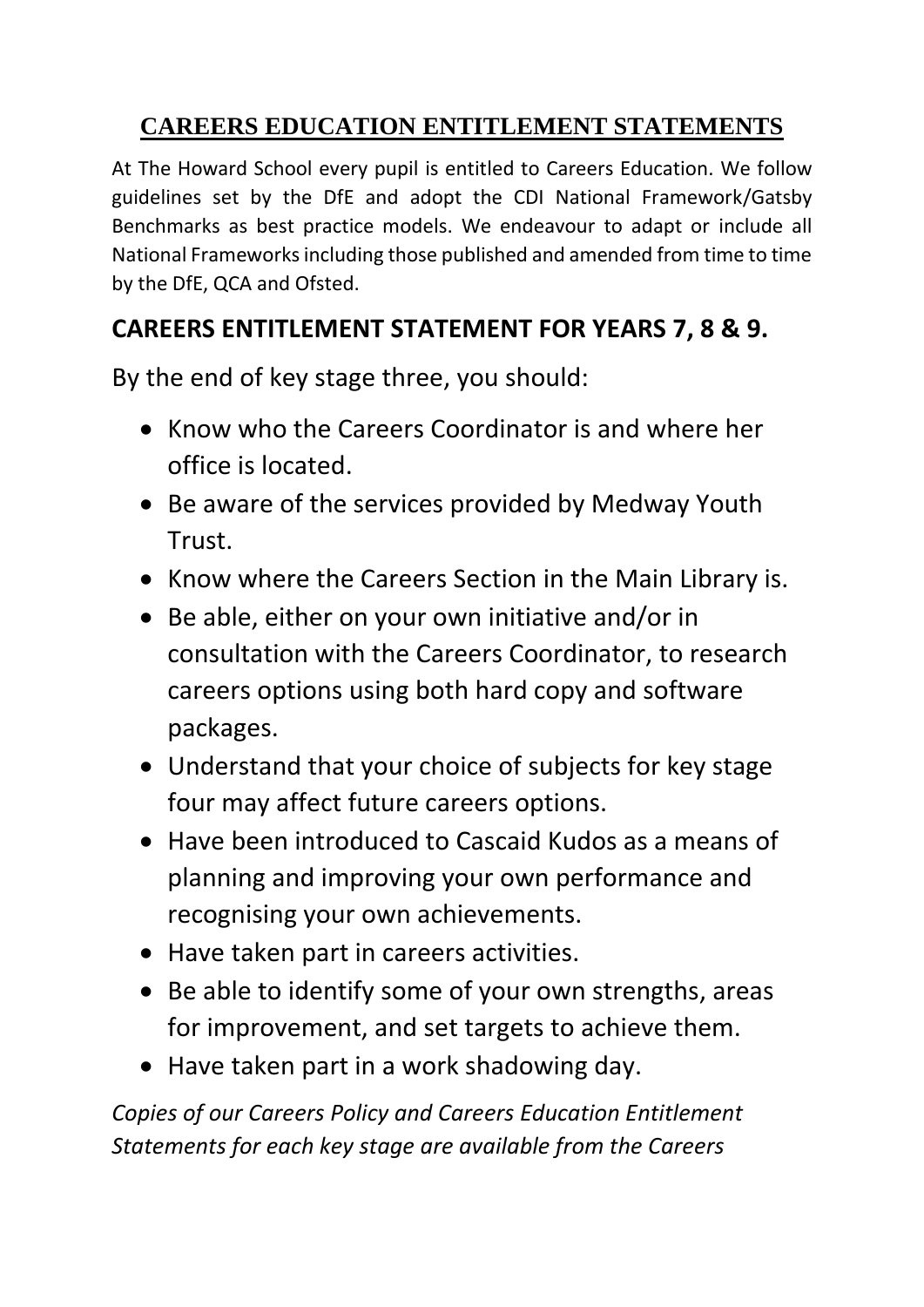*Department and can be found on our school website [www.thehowardschool.co.uk](http://www.thehowardschool.co.uk/)*

#### **CAREERS EDUCATION ENTITLEMENT STATEMENTS**

At The Howard School every pupil is entitled to Careers Education. As a school we follow guidelines set by the DfE and adopt the CDI National Framework/Gatsby Benchmarks as best practice models. We endeavour to adapt or include all National Frameworks including those published and amended from time to time by the DfE, QCA and Ofsted.

### **CAREERS ENTITLEMENT STATEMENT FOR YEARS 10 AND 11.**

By the end of key stage four, you should:

- Be aware of the generic skills required by employers (e.g. self-discipline, presentation, timeliness, behaviour and personal interaction).
- Have some idea of local and national employment opportunities.
- Know what learning opportunities are available
- Have had an individual interview with a Careers Adviser, to agree/review a personal career plan.
- Have received information and guidance about post-16 options and opportunities.
- Have taken part in work-related activity and had an opportunity to do a work experience placement.
- Have undergone a mock interview, where local business volunteers/employers interview you and provide feedback on your interview skills.
- Be able to identify some of your own strengths, areas for improvement, and set targets to achieve them.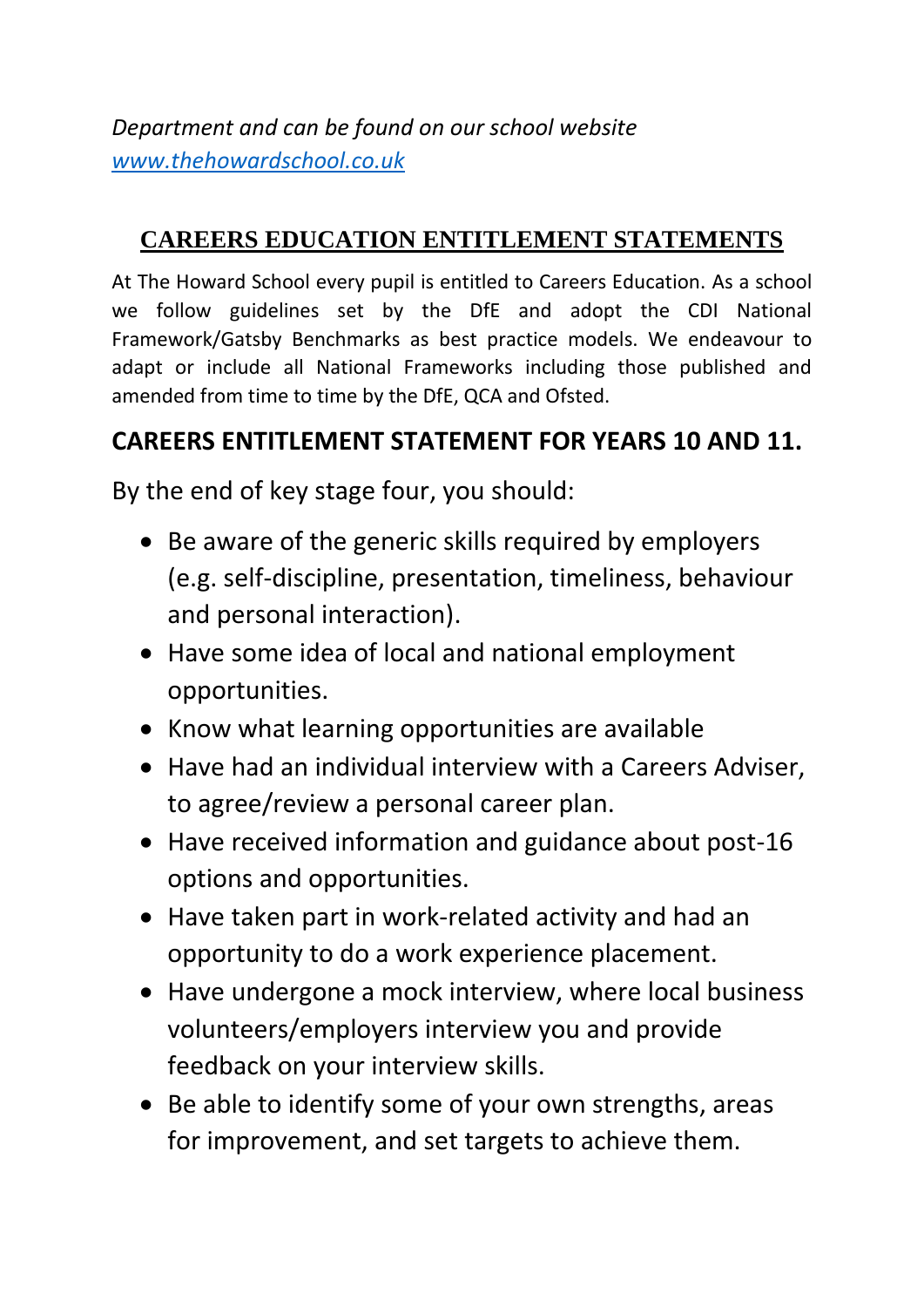*Copies of our Careers Policy and Careers Education Entitlement Statements for each key stage are available from the Careers Department and can be found on our school website [www.thehowardschool.co.uk](http://www.thehowardschool.co.uk/)*

### **CAREERS EDUCATION ENTITLEMENT STATEMENTS**

At The Howard School every pupil is entitled to Careers Education. We follow guidelines set by the DfE and adopt the CDI National Framework/Gatsby Benchmarks as best practice models. We endeavour to adapt or include all National Frameworks including those published and amended from time to time by the DfE, QCA and Ofsted.

## **CAREERS ENTITLEMENT STATEMENT FOR YEARS 12 AND 13.**

By the end of key stage five, you should:

- Be aware of up-to-date information on learning and careers opportunities post-18.
- Be aware of trends in the local and national labour markets, to identify where possible employment opportunities might exist.
- Have been provided with information regarding work experience and the benefits of volunteering and work shadowing.
- Have reviewed your personal career plan.
- Have had the opportunity for group work or an individual interview with the careers adviser.
- Received support in respect of training, employment or education post-18.
- Be able to identify some of your own strengths, areas for improvement, and set targets to achieve them.